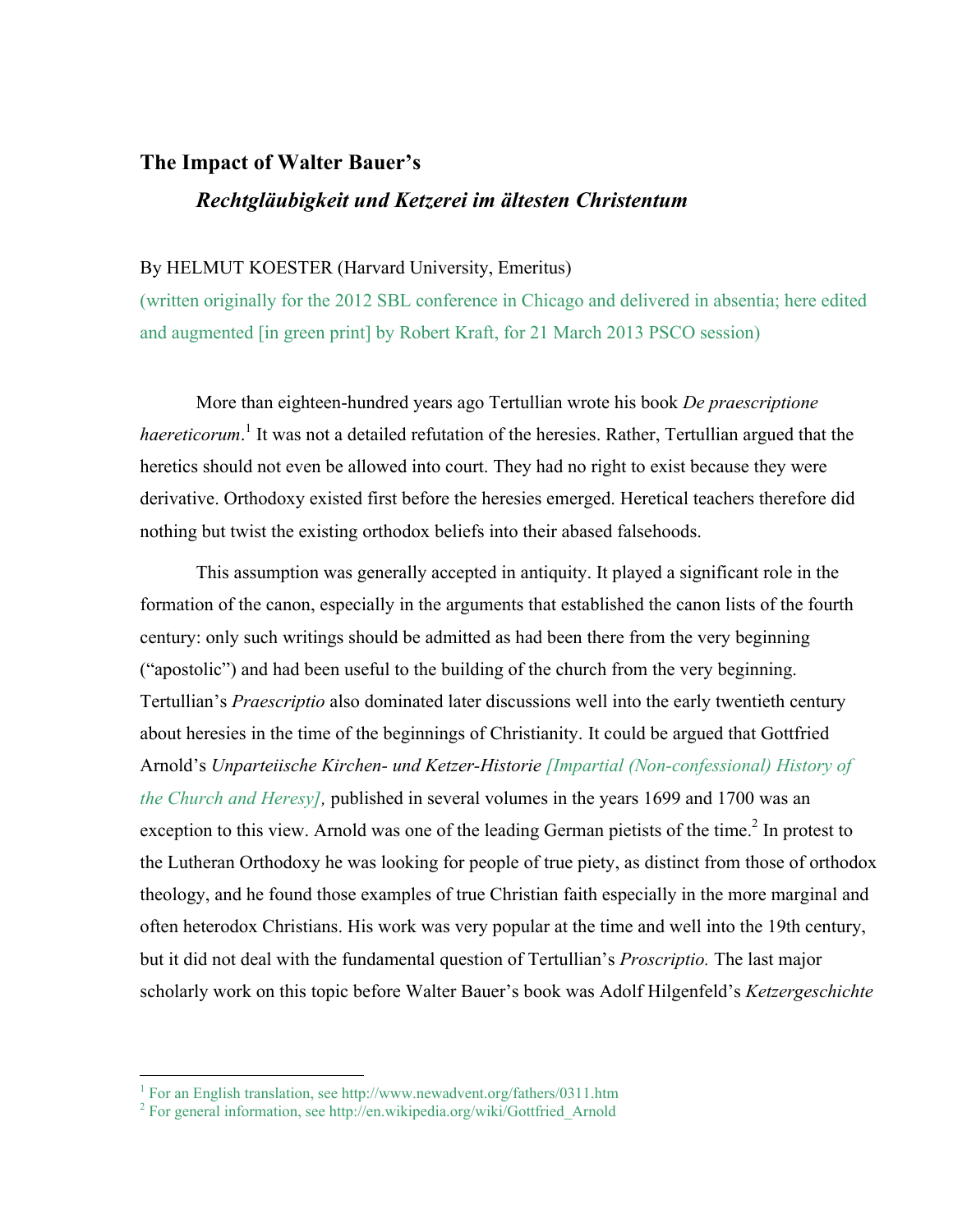*des Urchristentums* of 1884 (reprinted in 1963), a very resourceful work full of valuable information, but also not fundamentally questioning the priority of orthodoxy.<sup>3</sup>

In January 1933, a year before Walter Bauer's book was published, the Nazi Party came into power in the government of Germany. A systematic cleansing of Jews, communists, socialists, and homosexuals in all institutions of Germany soon began. All Protestant pastors with Jewish ancestors serving in the churches under the Prussian church administration were removed from their parishes. In order to support these pastors and their families, pastor Martin Niemöller founded the so-called *Pfarrernotbund* (Pastors' support association).<sup>4</sup> As the situation especially in the Prussian-area churches quickly deteriorated and a movement began that recommended cooperation with the Nazi government (the *Deutsche Christen =* "German Christians" as they called themselves), Karl Barth, a Swiss citizen but then a professor at the University of Bonn, and some of his friends together with other church and civic leaders (among them the later German president Gustav Heinemann) in 1934 called a synod to Barmen in northwest Germany of all those who were willing and courageous enough to oppose the Nazi government. This synod issued the "Barmen Confession," which stated essentially that the Bible commanded all true believers to obey God more than the government and to stand up against tyranny as advocates of justice for all citizens.<sup>5</sup> This essentially split the German protestant Christianity into three groups: the "German" Christians, the adherents of the "Confessing Church," and those who tried to avoid the confrontation and saw Christian existence as a non-political refuge for individual piety.

All these and related theological issues of those days have to considered when we want to talk about the impact of Walters Bauer's book that was published in the year 1934, the year of the synod of Barmen. Who was Walter Bauer? A middle-aged scholar (born 1877) and professor at the University of Göttingen.<sup>6</sup> One of his colleagues was Professor Emmanuel Hirsch, a man with a Jewish name, but an enthusiastic supporter of the Nazi government. Walter Bauer had already written a few significant books. In the year 1909, he published a large volume on the apocryphal life of Jesus. He had also written brief commentaries on the Gospel of John and on the Letters of Ignatius and Polycarp in the *Handbuch zum Neuen Testament* series. But he was most famous for

<sup>&</sup>lt;sup>2</sup><br>3  $3$  See http://de.wikipedia.org/wiki/Adolf Hilgenfeld [German]

<sup>&</sup>lt;sup>4</sup> See http://en.wikipedia.org/wiki/Pfarrernotbund

<sup>&</sup>lt;sup>5</sup> See http://en.wikipedia.org/wiki/Barmen\_declaration

 $6$  See http://en.wikipedia.org/wiki/Walter\_Bauer [very onesided, focusing on the "Orthodoxy/Heresy" book.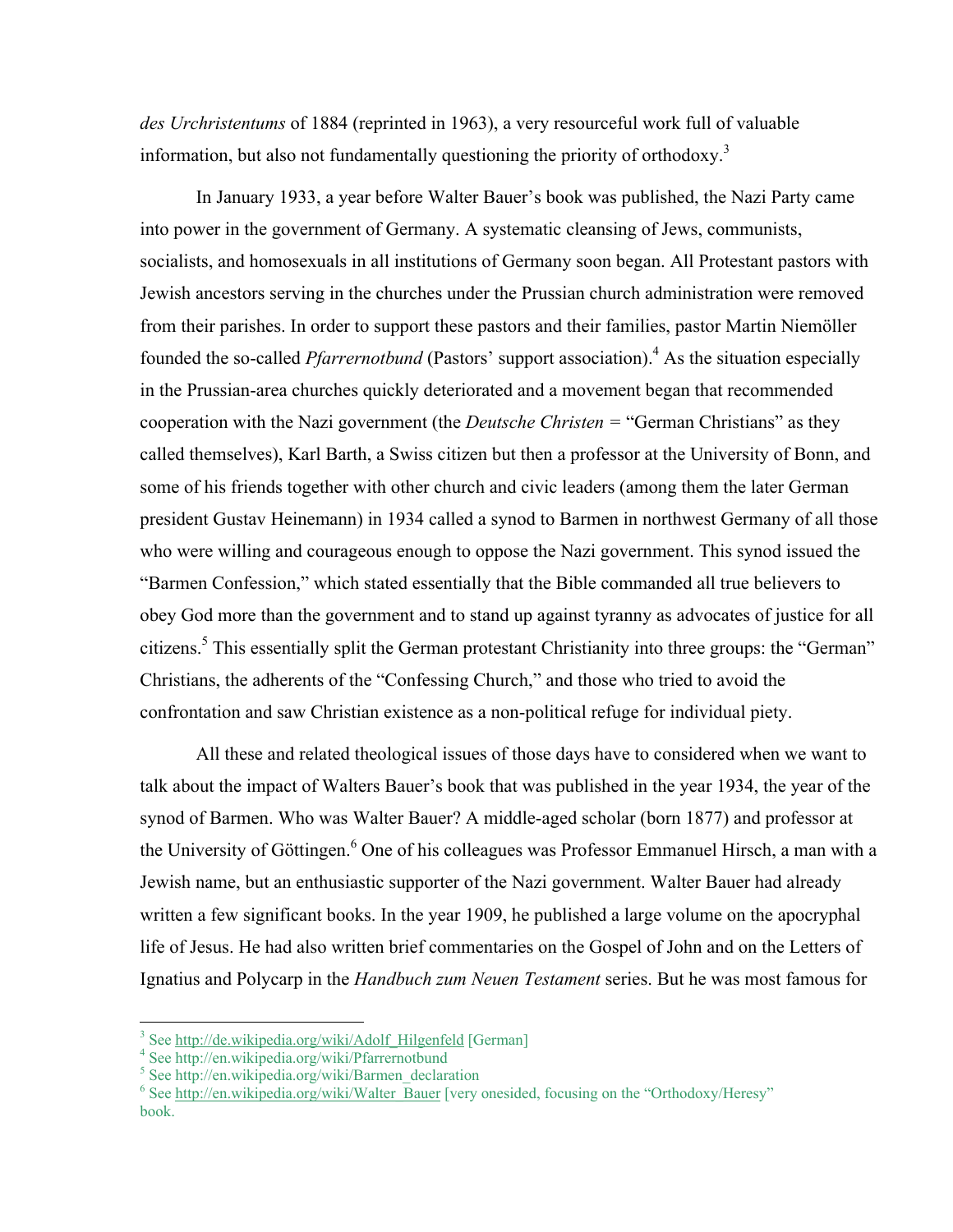his painstaking research revising the then leading Greek-German *Dictionary to the New Testament* by Erwin Preuschen, which later became Walter Bauer's *Dictionary to the New Testament.* It is, as we all know, now the standard dictionary for the entire English-speaking world in the brilliant revised English edition by Fred Danker, whose recent death we mourn this year.

For Walter Bauer, who must have been primarily occupied with his dictionary work, the publication of this work on Orthodoxy and Heresy might have been like a respite and return to his primary profession as a historian. And what about its impact? The book had no impact whatsoever. Nobody listened! Everyone in Germany in Christian churches and in theological faculties was occupied with the *Kirchenkampf,* the fight of the Confessing Church against the German Christians, and the question of the persecution of the Jews. Then came the preparation for the great war, and very soon the bombing attacks on the German cities and the hardships experienced by everyone in the depravations of the years of World War II and its aftermath.

But a few things had been and were happening meanwhile that were threatening the dominance of Tertullian's *Praescriptio* and prepared for the later reception of Walter Bauer's book. Shortly after World War I the translations of the Mandaean texts were published. Rudolf Bultmann discovered in these texts examples of a possibly pre-Christian Gnosticism; they later assisted him to reconstruct Gnostic sources as the basis of the revelation speeches in the Gospel of John. The primary impetus of these Mandaean texts, however, was a new departure for the study of possible Gnostic influences on early Christian writings. Gnosticism was thus seen for the first time as a possible "heresy" already in the first century rather than as a second-century aberration from early Christianity.

This became visible first in some dissertations written under the supervision of Rudolf Bultmann<sup>7</sup> in the late twenties and early thirties of the last century. Remarkable were, for example, Ernst Käsemann's<sup>8</sup> work on the Epistle to the Hebrews *Das wandernde Gottesvolk*, and Heinrich Schlier's<sup>9</sup> investigation the "Gnostic" opponents of Ignatius of Antioch. Outstanding among these dissertations, however, and very influential was Hans Jonas's<sup>10</sup> Der Begriff der Gnosis ("The Concept of Gnosis") -- actually a philosophical dissertation, but mostly inspired by Rudolf

<sup>.&</sup>lt;br>7 <sup>7</sup> See http://en.wikipedia.org/wiki/Rudolf\_Bultmann

<sup>&</sup>lt;sup>8</sup> See http://en.wikipedia.org/wiki/Ernst\_K%C3%A4semann

<sup>&</sup>lt;sup>9</sup> See http://de.wikipedia.org/wiki/Heinrich\_Schlier [German] and its oddly translated [by machine? Testament = "will"] English entry at http://wikipedia.qwika.com/de2en/Heinrich\_Schlier

<sup>&</sup>lt;sup>10</sup> See http://en.wikipedia.org/wiki/Hans\_Jonas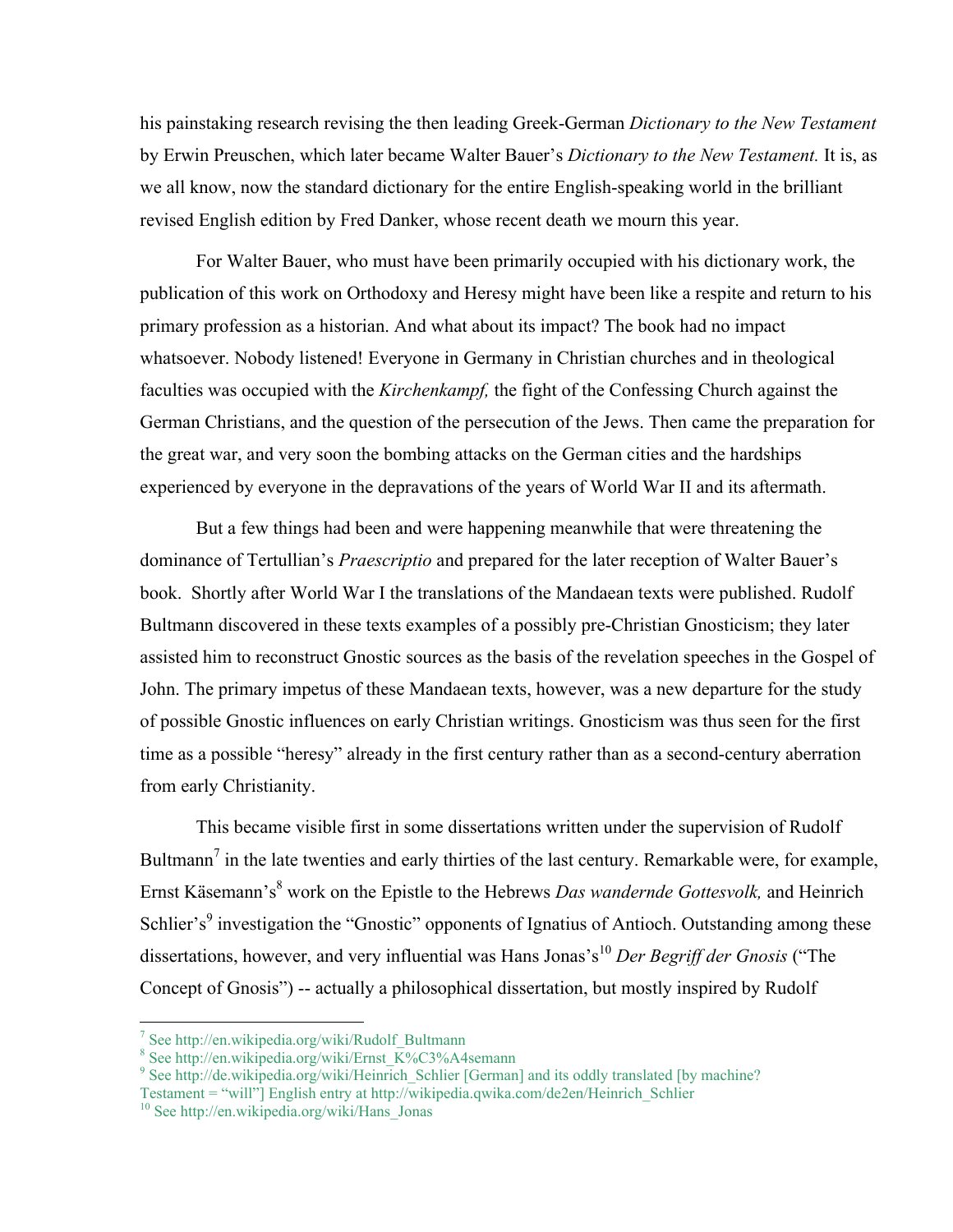Bultmann. The latter work was followed by Hans Jonas's major work *Gnosis und spätantiker Geist* ("Gnosis and the Spirit of Late Antiquity"). In spite of the fact that Hans Jonas was Jewish and had meanwhile emigrated to Israel, Rudolf Bultmann managed to publish volume 1 of this work in 1935 with the publisher Vandenhoeck and Ruprecht in Göttingen, one year after the publication of Walter Bauer's book.

I myself<sup> $11$ </sup> began my studies at Marburg University in the fall of 1945, just after I was released from an American POW camp. One year later I was encouraged to apply for admission to Rudolf Bultmann's seminar. In order to pass the oral examination that was required to be admitted to this seminar I was advised to read some dozen monographs that were considered by Bultmann to be classics in New Testament studies. Thus I spent the three-month summer vacation studying these "classics." Together with such works as Wilhelm Bousset's<sup>12</sup> *Kyrios Christos* and William Wrede's famous work on the Messianic Secret in the Gospels, there were also Hans Jonas's book and Walter Bauer's work on Orthodoxy and Heresy. It was indeed the interest of Rudolf Bultmann in the early appearance of Gnosticism that kept the interest alive in the circle of his students. That is most clearly present in the several publications of my fellow student Walter Schmithals,  $^{13}$  who was able to find Gnostic heretics as the opponents of about every letter of Paul (except Philemon). I myself was drawn to some degree into the same trend, when I wrote the article on Heretics in Early Christianity for the third edition of the German encyclopedia *Die Religion in Geschichte und Gegenwart* (published in 1959).

 That was half a century ago. At that time I was granted just four columns for this work, with just eight lines for the bibliography. In the year 1985, Hans-Dieter Betz<sup>14</sup> of the University of Chicago published his article on "Häresie I: Im Neuen Testament" in the *Theologische Realenzyklopädie*, for which he was given 5 full pages with more than one entire page of bibliography. What had happened in the 26 years since my publication and the appearance of Betz's article?

http://de.wikipedia.org/wiki/Walter\_Schmithals

<sup>&</sup>lt;sup>11</sup> See http://en.wikipedia.org/wiki/Helmut\_Koester [which requests further information]. For more detail, see the German wiki http://de.wikipedia.org/wiki/Helmut\_Koester, and his own web page at http://www.hds.harvard.edu/people/faculty/helmut-koester

 $h^{12}$  See http://en.wikipedia.org/wiki/Wilhelm Bousset

<sup>&</sup>lt;sup>13</sup> For a detailed survey in English of Schmithals's work, see http://www.hts.org.za/index.php/HTS/article/view/780/1591; more briefly in German

<sup>&</sup>lt;sup>14</sup> See http://en.wikipedia.org/wiki/ $\overline{H}$ ans Dieter Betz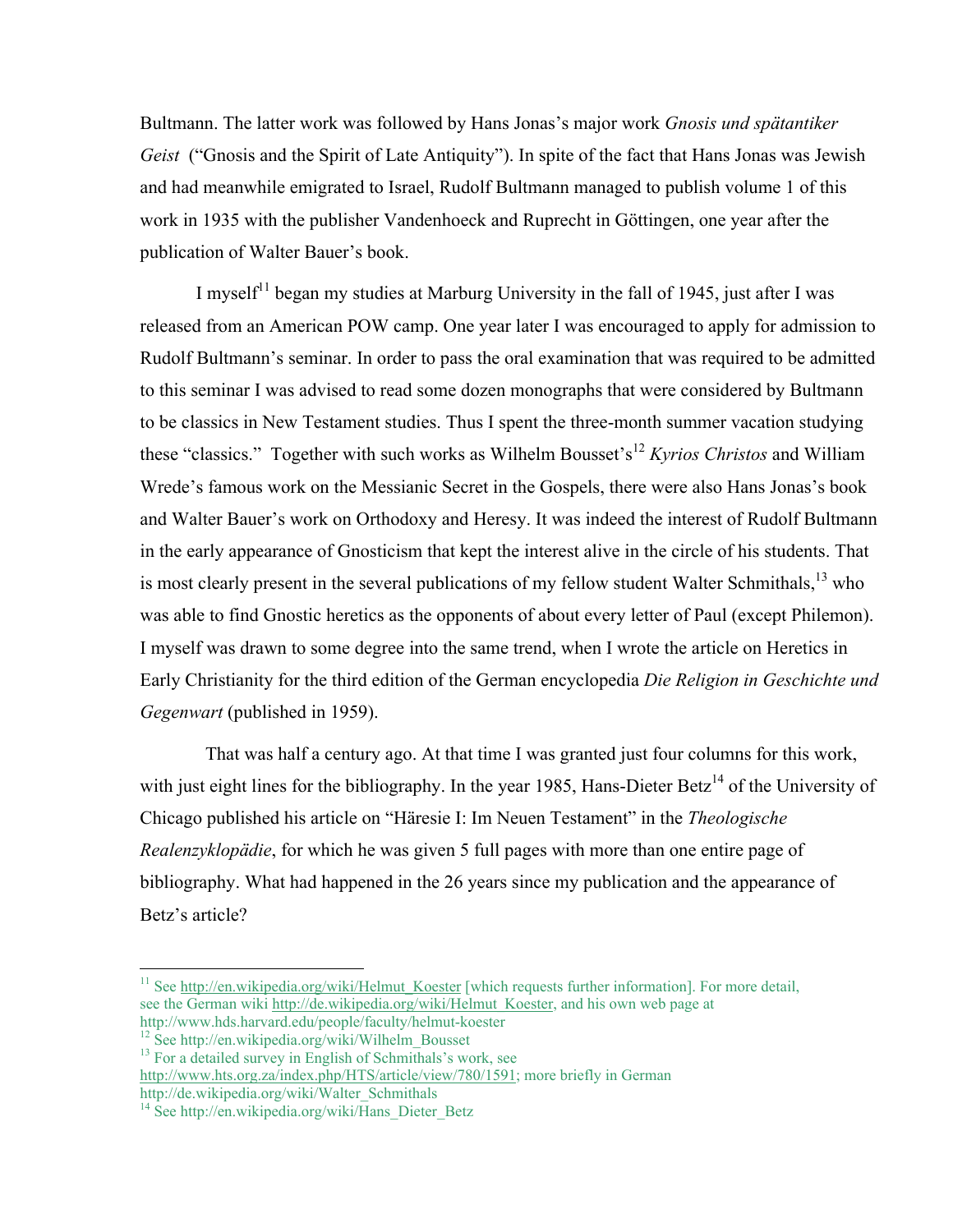In the sixties of the last century, James Robinson<sup>15</sup> and myself, together with some other friends suggested to Fortress Press that they publish an English translation of Walter Bauer's book of 1934. When the German publisher was asked for the English rights, the response was that this book was an unusual failure in the German market: since the publication of the book in 1934 they still had copies of it in storage, which they had not been able to sell. But our inquiry inspired a reconsideration of the value of this work also in Germany, and what was finally translated into English and published in 1971 was actually a new edition of Walter Bauer's work with an appendix by Georg Strecker<sup>16</sup> (1964).

The enormous impact of Walter Bauer's work, especially in the USA, was, of course, closely related to the interest in the newly discovered Library of Nag Hammadi. During the sixties James Robinson and I had become increasingly interested in the potential illumination that might come from the interpretation of these new texts. Was it possible that the newly discovered *Gospel of Thomas* rested on a written collection of sayings of Jesus that could be dated in the first century? This resulted in the publication of our *Trajectories through Early Christianity* in 1971, the same year, in which Walter Bauer's work appeared in English translation. In an interesting way, Walter Bauer's work thus became a work that was primarily an inspiration for a new departure in American New Testament scholarship. On the other hand, there has been only a modest impact of the book in Germany, specifically West Germany, where the interest in the Nag Hammadi Library also was only marginal -- much different from the circle of scholars around Hans-Martin Schenke<sup>17</sup> at the Humboldt University in East Berlin. As a footnote I could add that the German version of our *Trajectories* took 30 years for the publisher to sell a rather modest press run, while a student of Hans-Martin Schenke in East Berlin told me that they had only one single copy in their Library, and they copied parts of the book by hand (copy machines were not permitted under the communist government). Thus it was largely the interest of American NewTestament scholarship in the Nag Hammadi texts -- almost lacking in West Germany -- that

<sup>&</sup>lt;sup>15</sup> See http://en.wikipedia.org/wiki/James\_M.\_Robinson<br><sup>16</sup> For a very brief introduction in German, see http://de.wikipedia.org/wiki/Georg Strecker

<sup>&</sup>lt;sup>17</sup> Unfortunately there seems to be no wiki article devoted to Schenke in German or English; but see http://de.wikipedia.org/wiki/Nag-Hammadi-Schriften for recognition of some of his work.